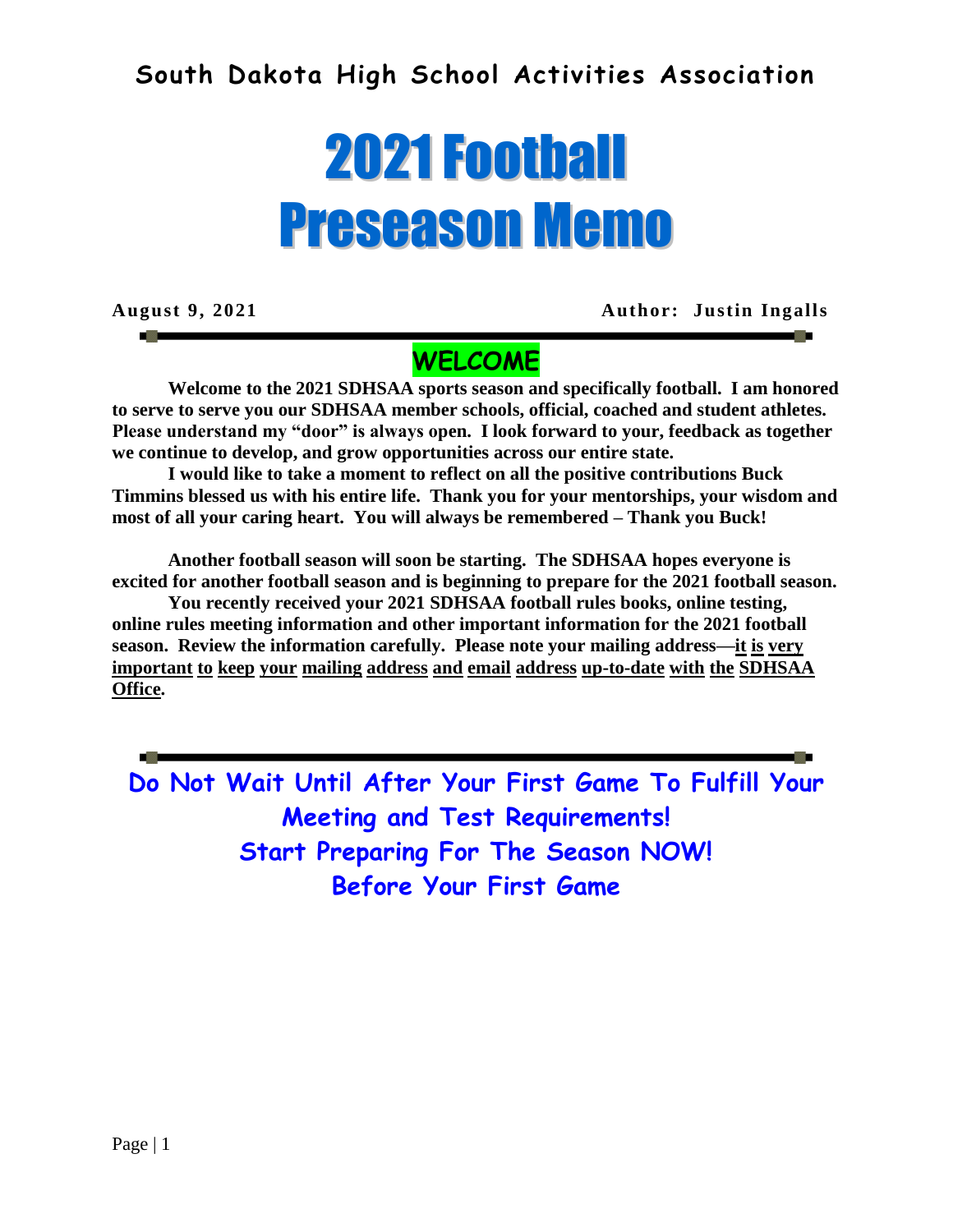## **Website Resources and Video Review**

**The SDHSAA has found that one of the most effective training tools for promoting consistency and improved officiating is through video review. We have updated our FB specific page to include new resources and will be posting all comminutions to this website for easy, one source access.** 



**[www.sdhsaa.com/activity/football-officials](http://www.sdhsaa.com/activity/football-officials)**

Go to www.sdhsaa.com  $\rightarrow$  Officials  $\rightarrow$  Sport-Specific Information  $\rightarrow$  Football

**Content on this page will be updated throughout the season Play close attention to the "Rules Information" sections at the bottom of the page for additional video and rules review**

**A special and great big thank you to Mark Smith of Pierre, for his work on compiling our videos and the new voice over commentary.**

**The plays are not meant to pick on any one official, crew or team. These plays are meant to be a learning tool to help promote what we all want to see from our officials.**



- **2. In ALL Classes of SDHSAA football, when a team secures a 35-point lead during the third or fourth quarter, the clock will continue to run except for timeouts (team or official) or after a score.**
- **3. If a team secures a 35-point lead in the second half and the score subsequently falls below the 35-point mark, the clock will continue to run as outlined.**
- **4. In any contest featuring a team from 11A, 11B or Nine-Man football: If a team secures a 50 point or greater lead at the end of the first half, or if they secure such a lead during the second half, the game is ended immediately.**
- **5. Regulation timing is followed in the first half regardless of the score.**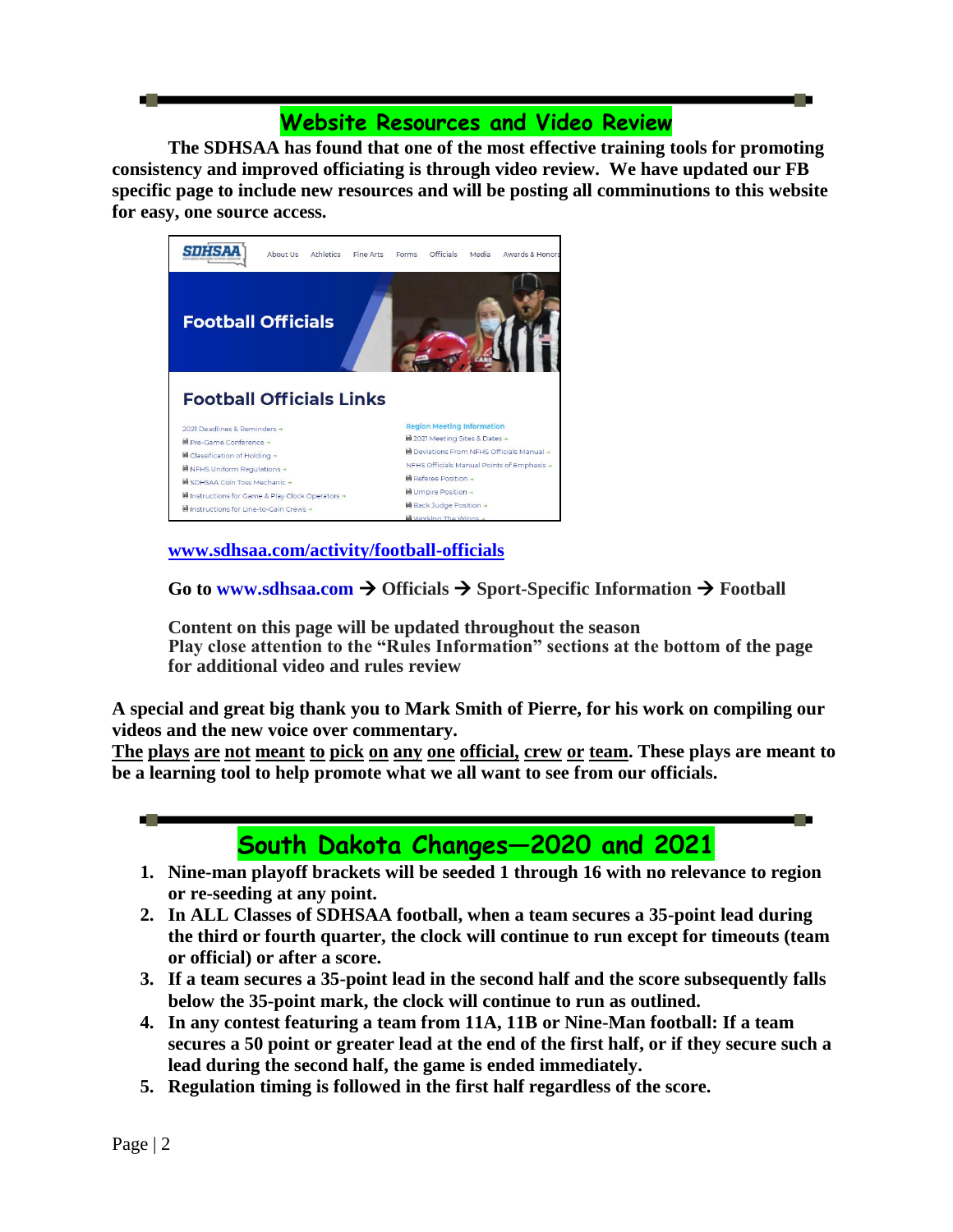# **What is Your Plan To Get Ready For The 2021 Football Season**

- **What are you doing to get ready for the 2021 SDHSAA football season?**
	- o **Rules Knowledge—acquire a reverence for the rules and be guided and inspired by them**
	- o **Current Mechanics—Study and Understand—Right Place—Right Time**
		- **Be in position to manage and officiate the play**
	- o **Physical Workouts/Health**
- **Be The Very Best High School Football Official You Want To Be!**
	- o **Going Into The Season--What Are You Going To Work On--We All Have Weaknesses**
		- **Build on your strengths**
		- **You can always get better**
- **Work On Being Excellent—Be The Best You Can Be—Preparation**
- **Maintain good communication with all participants**
- **Decisive—Consistent Decisions and Signals—Same Body Language**
- **The SDHSAA Expects Your Best**

**STO** 

## **SDHSAA Standardized Coin Toss Procedure--Review**

**The coin toss mechanic MUST be used in all SDHSAA varsity football contests this fall as listed on Pages 14 through 16 of the NFHS Football Officials Manual, with the toss occurring at the SDHSAA Mandated time of immediately prior to kick‐off after all introductions, starting line‐ups, announcements, National Anthem and other associated pre‐game items have been completed.**

**Officials shall escort the captains to the center of the field, with their backs facing their own sidelines where the actual flip will commence. Once decisions have been made, the captains will return to their sidelines and officials will meet to discuss any final instructions from the referee. Once complete, officials will proceed to their positions for the opening kick and teams are expected to be ready to go.**

**The rationale from the football advisory committee was to ensure a standard process that would fit all schools, and also reinforce mechanics that are already laid out in rule code but simply have not been adhered to in the past. Having the toss occur immediately prior to kick‐off not only matches all other levels of competitive football, but additionally allows for:**

- **Consistency among all officials and host sites,**
- **An additional opportunity for recognition of a team's captains for each game,**
- **Elimination of players being taken out of warm‐ups and pre‐game preparation**
- **Elimination of any advantage/disadvantage a team might gain by knowing the outcome of the toss with multiple minutes to prepare based on the result.**

**Coin Toss Takes Place As The Absolute Last Item Before The Kickoff**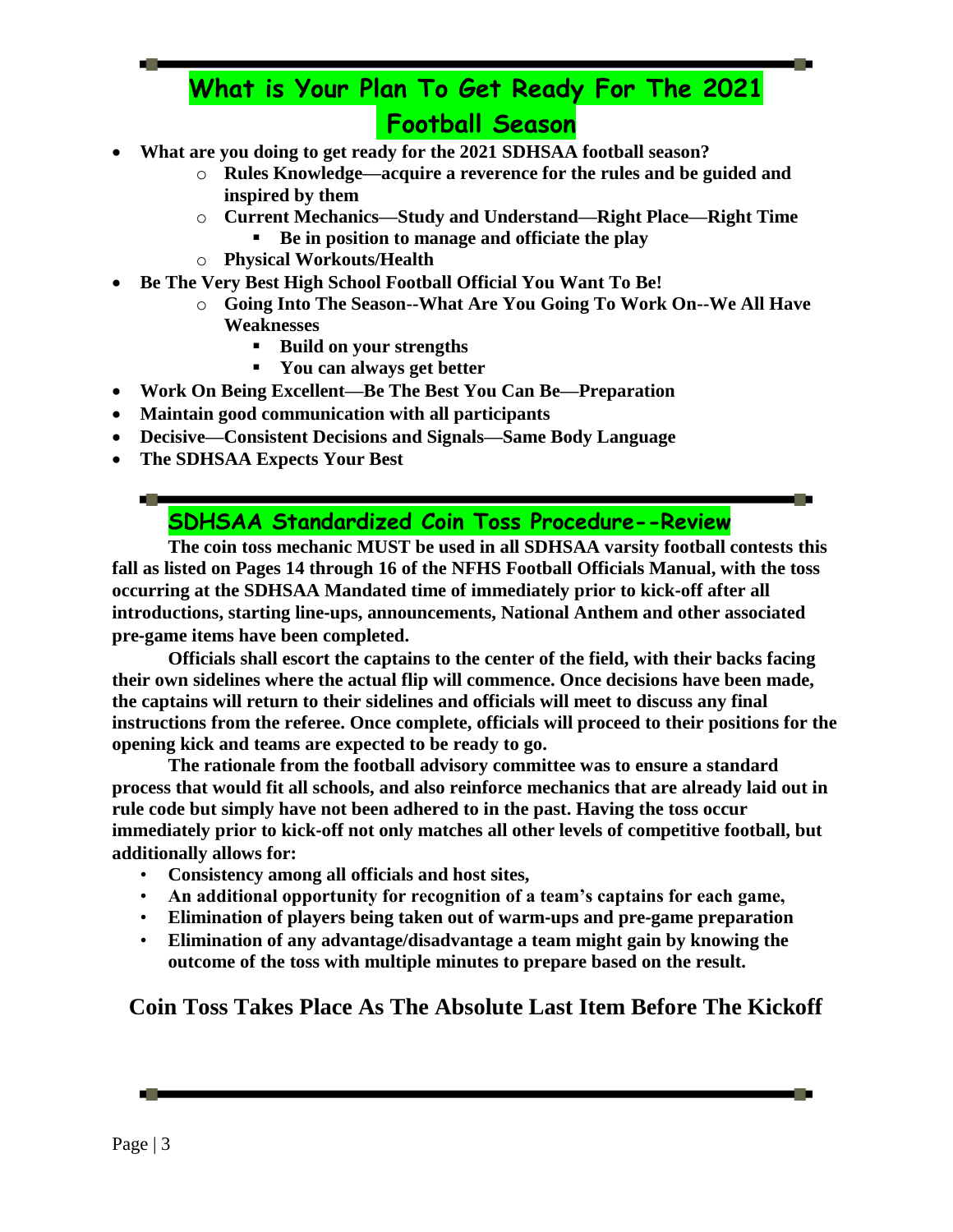## **Chains and Chain Crew Position Process**

**Bottom line we are back to "normal" with the line-to-gain chains, chain crews and process of measurments. Last year due to the COVID-19 protocols and restrictions the chains were on the home team sideline and the chain crew members were not allowed on the field during measurements. Effective immediatelty and until further notice the chains, chain crew procedures return to normal. Usually (unless facilities dictate) the chains and chain crews are located on the sideline across from the press box, which is normally in front of the visting team. The chain crew will also be able to resume normal procedures in assisting with measurements. Reminder, please take the time to instruct both chain crews and ball crews in your pre-game. The are certainly part of the successful and safe adminstriation of the game.**

## **Pre-Contest Medical Time Out – Review**

**Prior to each competition officiated by SDHSAA Registered officials, head coaches or on-site administrators will need to be prepared to answer the following five questions before the game begins.**

- **1. Who is the game administrator for each team?**
- **2. Is there a qualified medical professional on site?**
- **3. Is there an emergency action plan for this venue?**
- **4. Is there an AED available?**
- **5. Where is the emergency exit/entrance for the facility?**

**The "Pre-Contest Medical Timeout" must be conducted prior to every contest. If acceptable answers are not provided, officials must contact the SDHSAA to inform the SDHSAA staff of the situation.**

**The "Pre-Contest Medical Timeout" can be conducted with the host-site athletic director prior to the coaches meeting, but must be done day-of, on-site.**

**Distributed with each officials packet this year was a card that has the five questions on it. Officials please carry the card with you and be sure to ask these questions prior to the game contest so you are aware of the answers to these questions, should there be an emergency.**



- **Officials must work during the current football season a minimum of five (5) regular season football games to be eligible for selection for quarterfinal, semifinal or final football playoff games (not applicable to 1st round games).**
- **Only officials having certified status will be hired to work the playoff games. Crews having a "registered" official(s) will be allowed to replace the "registered" official(s).**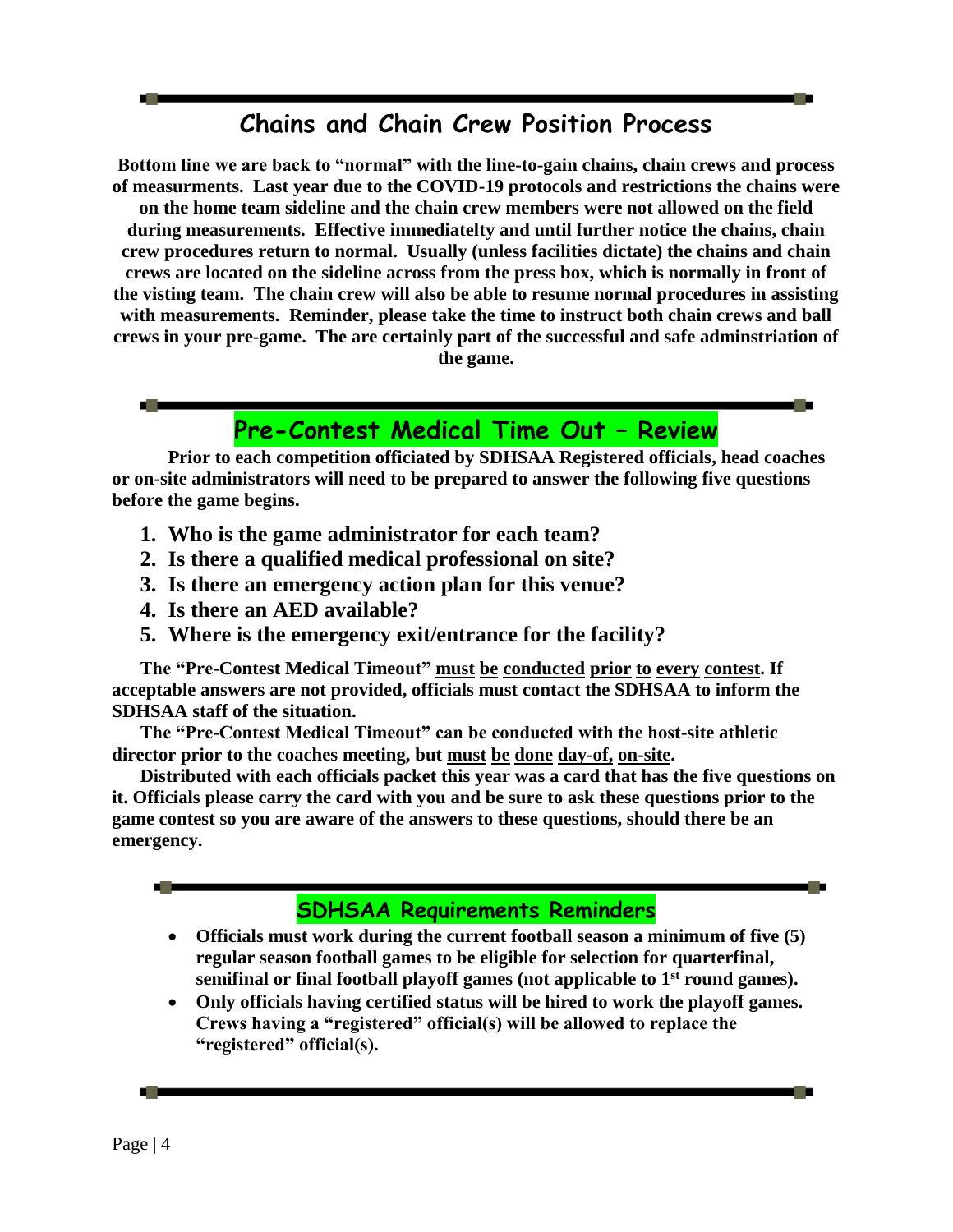# **Coaches and Officials—Online Rules Meeting**

**Online rules meeting PowerPoint presentations will be available from August 1 to August 31, 2021 (11:59 PM CST). All officials and coaches will need to view individually to receive credit. If you plan to view the presentations together as a coaching staff or officiating crew, each coach and official will need to be logged into a computer (you could use the computer lab at your local high school).**

## **Coaches and Officials—Online Test Requirement**

**During the 2021-22 school year, the SDHSAA will be using the National Federation of High Schools (NFHS) online exams system for conducting the open-book test requirement for each sport.** 

**The online football open book test will be available August 1 to August 31, 2021 (11:59 PM CST). You can print a hard copy of the test from the SDHSAA website prior to accessing it online. You will complete the test online. The test questions will be in the same order as the hard copy you print.**

**The SDHSAA strongly suggest you use the hard copy of the test to write your answers beside each question, then log in and submit your test answers online. This must be done before August 31. When you submit your answers online, you will immediately receive your test score. You WILL NOT receive information as to which questions you missed until after the test window closes on August 31.**

**Score required for the Part I open book test is 80%. You will only be allowed two tries to take and pass the test (80%) and this must be done prior to the August 31, 2021 deadline.**

## **Officials—Online Mechanics Requirement**

**Officials only are required to view the online mechanics meeting. This requirement is in addition to official's requirement to view the online rules meeting.**

**The SDHSAA strongly suggests that coaches view the mechanics meeting so you understand the mechanics and positioning of the officials on the field.**

**The online mechanics meeting will be available from August 1 to August 31, 2021 (11:59 PM CST). All officials will need to view individually to receive credit. If you plan to view the presentations together with other officials, each official will need to be logged into a computer (you could use the computer lab at your local high school).**

# **Officials: A \$25.00 fine and probation is assessed per meetings or exams requirement with a maximum of \$50.00 if it is not met.**

**Coaches: A \$50.00 fine for not taking either online rules meeting or rules exam. If you do not take both the school will be fined \$75.00**

**COLLEGE**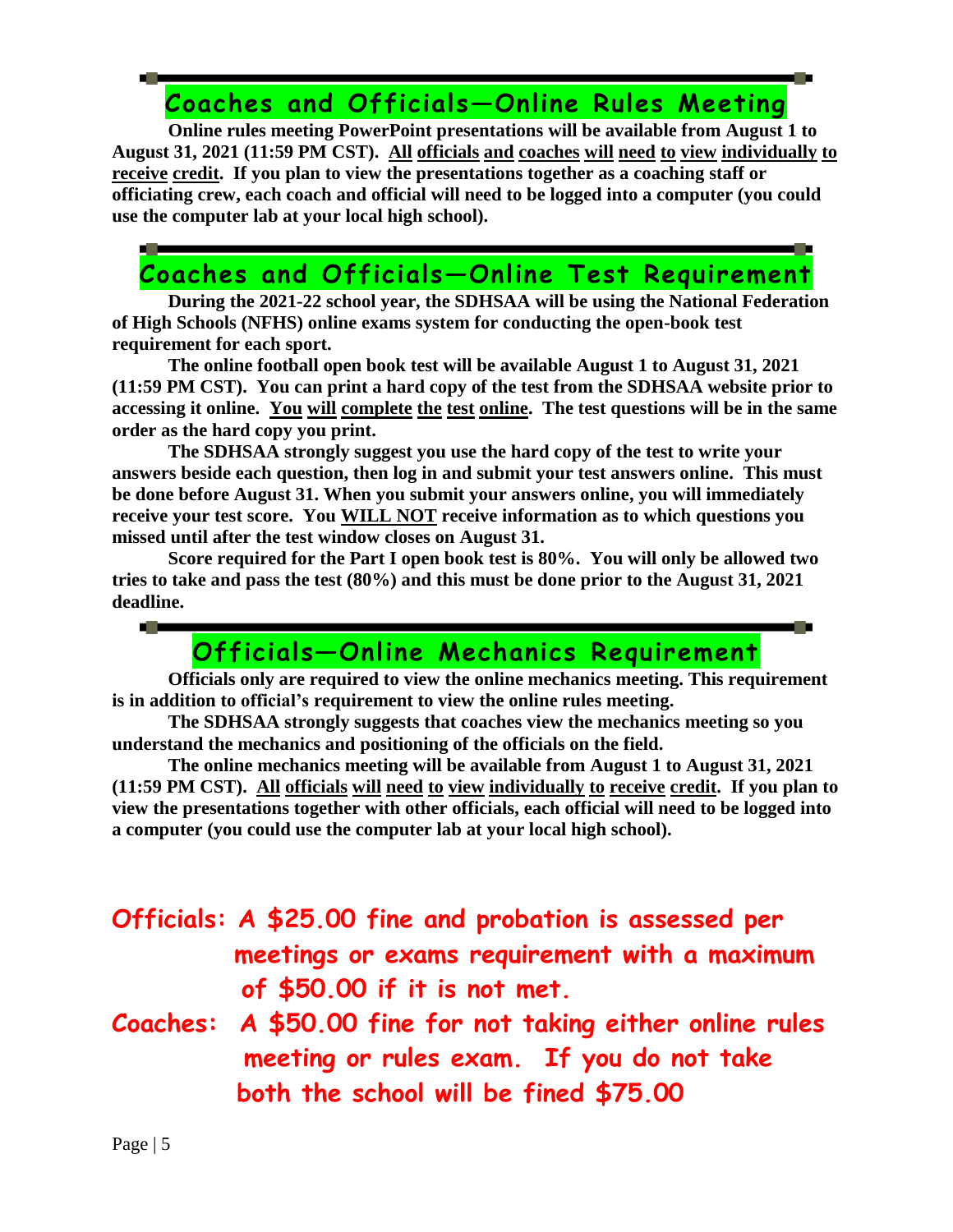#### **SDHSAA Supervised Test**

**Supervised Test Date—Wednesday, August 25**

- **To move from "registered" classification to "certified" classification, officials must take and pass the supervised test (closed book)—score at least 75% to pass.**
- **The supervised test will be offered at Aberdeen Central, Faith, Mitchell, SDHSAA Office, Rapid City Central, SF Washington, Volga, Watertown and Yankton.**
- **An official may stay in the "registered" classification indefinitely.**
- **Registered officials are restricted to working only regular season contests.**
- **Please contact the SDHSAA office as to the location in which you would like to take the test by August 20.**
- .

#### **SDHSAA Football Jamborees**

**In 2020 the SDHSAA decided to waive the jamboree requirement for the sports of volleyball and football. If you needed a jamboree the fall of 2020 you received a one-year extension. With that in mind please complete your Jamboree requirements this fall by attending an approved Jamboree.** 

**Football Region Coordinators have scheduled Jamborees for you to attend and meet the requirements. Achieving all requirements, including update to date Jamboree attendance is a requirement for post season assignment eligibility.**

## **Football Officials or Coaches Concerns**

- **If you have any play situations during your games that officials statewide should know about to help them become better officials, please send plays to be included in weekly bulletins.**
- **If you have questions about rule interpretation, please forward your concerns to me Justin Ingalls – email = coordinator@sdhsaa.com or phone = 605-201-9721**
- **If you have any questions or comments about any information you will receive this football season--please forward to me.**
- **If you have any ideas for newsletter topics that would benefit all the SDHSAA officials, please let me know your topic(s).**

## **2021 Football Observation Program**

**Again, we have in place the FB observers for the 2021 FB season. This group of dedicated veterans are here to grow and support officials across the state. My goals this year to observe 100% of our crews at least once – whether that be in person or via video review. Please be open and cooperative with our observers as they provide feedback. This is a valuable program as we strive for consistency and growth. If you and crew would like to be observed drop me a note and I will make sure we have someone onsite to help.**